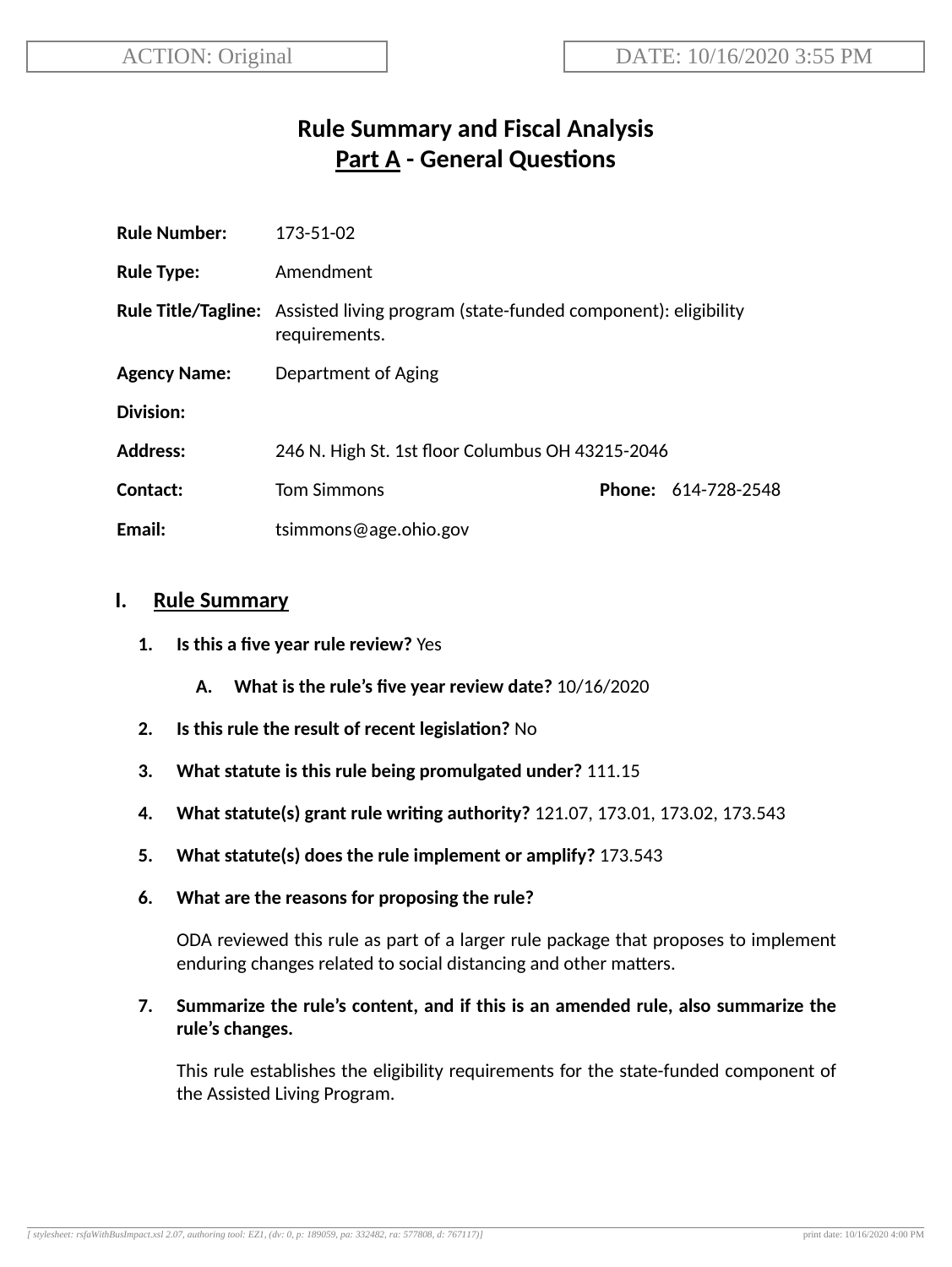ODA proposes to delete the prohibition against allowing an individual to enroll n the program if the individual was previously enrolled in the state-funded component of either the Assisted Living Program or PASSPORT Program.

ODA proposes to amend this rule to give ODA's flexibility to collect the individual's handwritten or electronic signatures on a delayed basis.

ODA proposes to amend this rule to authorize its director to approve an extension to the 90-day limit for enrollment in the state-funded component of the Assisted Living Program.

- **8. Does the rule incorporate material by reference?** Yes
- **9. If the rule incorporates material by reference and the agency claims the material is exempt pursuant to R.C. 121.75, please explain the basisfor the exempon and how an individual can find the referenced material.**

This rule mentions an ODA form which ODA publishes on its website and which a reader may access at any time free of charge.

**10. If revising or re-filing the rule, please indicate the changes made in the revised or refiled version of the rule.**

*Not Applicable*

## **II. Fiscal Analysis**

**11. Please esmate the increase / decrease in the agency's revenues or expenditures in the current biennium due to this rule.**

This will have no impact on revenues or expenditures.

\$0.00

The proposed amendment to this rule will not affect the biennial budget that the Ohio General Assembly established for ODA in H.B. 166 (132nd G.A.).

#### **12. What are the esmated costs of compliance for all persons and/or organizaons directly affected by the rule?**

There is no cost of compliance with this rule other than the implied requirement for an individual to apply for enrollment into the state-funded component of the Assisted Living Program if the individual wants to enroll.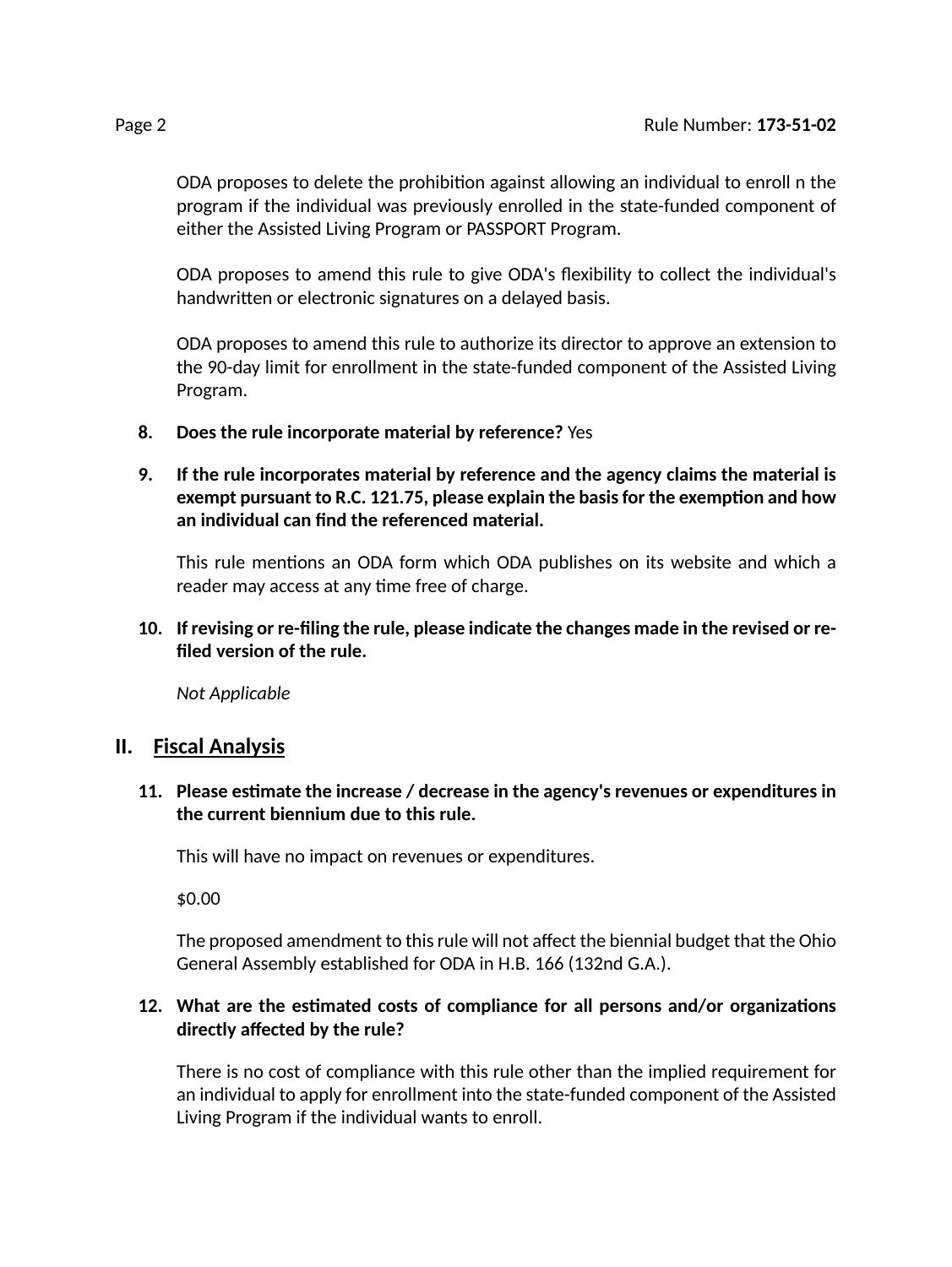- **13. Does the rule increase local government costs? (If yes, you must complete an RSFA Part B).** No
- **14. Doesthe rule regulate environmental protecon? (If yes, you must complete an RSFA Part C).** No
- **15. If the rule imposes a regulaon fee, explain how the fee directly relates to your agency's cost in regulang the individual or business.**

Not Applicable

## **III.** Common Sense Initiative (CSI) Questions

- **16. Was this rule filed with the Common Sense Iniave Office?** No
- **17. Does this rule have an adverse impact on business?** No
	- **A. Does this rule require a license, permit, or any other prior authorizaon to engage in or operate a line of business?** No
	- **B. Does this rule impose a criminal penalty, a civil penalty, or another sancon, or create a cause of acon, for failure to comply with its terms?** No
	- **C. Does this rule require specific expenditures or the report of informaon as a condion of compliance?** No

This rule does not regulate any Ohio business.

**D. Is it likely that the rule will directly reduce the revenue or increase the expenses of the lines of business of which it will apply or applies?** No

# **IV.** Regulatory Restrictions (This section only applies to agencies indicated in **R.C. 121.95 (A))**

- **18. Are you adding a new or removing an exisng regulatory restricon as defined in R.C. 121.95?** No
	- **A. How many new regulatory restricons do you propose adding?**

Not Applicable